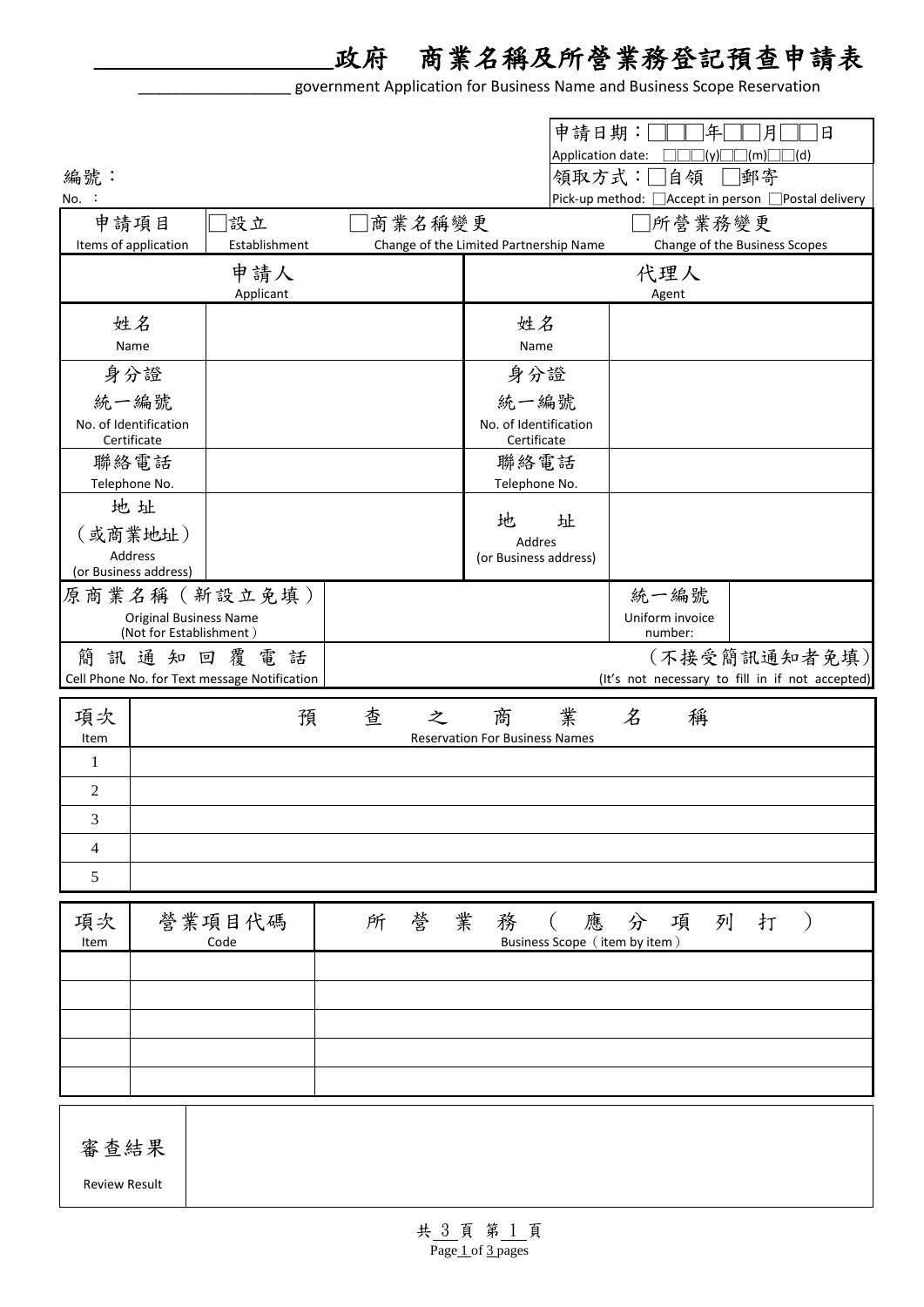government Application for Business Name and Business Scope Reservation

政府 商業名稱及所營業務登記預查申請表

【續頁】 Continuation

|             | 一、商業名稱,應標明商業名稱之全稱;預查申請案每件申請不得超過五個名稱,依序審核,符                                                                                                                                                                                                            |
|-------------|-------------------------------------------------------------------------------------------------------------------------------------------------------------------------------------------------------------------------------------------------------|
|             | 合規定者,以核准保留一個商業名稱為限。                                                                                                                                                                                                                                   |
|             | A Reservation Application shall be typed in the format stipulated by the MOEA and shall contain no more than five (5)<br>proposed business names, and only one of the proposed business names shall be approved.                                      |
|             | 二、商業名稱如有違反其他法令,而侵害他人在先權利者,仍應依各該法令規定辦理。                                                                                                                                                                                                                |
|             | The violation of other regulations or infringement on interests of the business name shall be handled in accordance with<br>respective statutes and regulations                                                                                       |
| 備           | 三、營業項目代碼可查詢「公司行號及有限合夥營業項目代碼表檢索系統」                                                                                                                                                                                                                     |
|             | (https://gcis.nat.gov.tw/cod/)填寫。                                                                                                                                                                                                                     |
|             | The business scopes of a business shall be stated using the codes and business types set forth in the MOEA's List of Codes                                                                                                                            |
| 註           | of Business Items of Companies, Firms, and Limited Partnerships (https://gcis.nat.gov.tw/cod/)                                                                                                                                                        |
| <b>Note</b> | 四、商業名稱保留有效期限為二個月,以發文日為起算基準日,於期間屆滿前,得申請延長1次,                                                                                                                                                                                                           |
|             | 保留一個月。                                                                                                                                                                                                                                                |
|             | The reservation shall be valid for two (2) months from the date of the approval of the Reservation Application; said term<br>can be extended once for one month if an application for extension is filed prior to the expiration of the initial term. |
|             | 五、商業名稱於保留期間內,不得更換申請人。但有正當理由經核准者不在此限。                                                                                                                                                                                                                  |
|             | The applicant of any approved Reservation Application is not permitted to be replaced during the term of reservation,<br>unless a justifiable cause is submitted to and approved by the competent authority.                                          |
|             | 六、對本處分如有不服,應於接到本處分書之次日起30日內繕具訴願書送由本府向經濟部訴願。                                                                                                                                                                                                           |
|             | The objection to this administrative action should file an administrative appeal to the Executive Yuan within 30 days since<br>one day after the date this administrative action is served.                                                           |

編號:

No. :

| NO.                          |        |        |                                                           |          | Sheet |
|------------------------------|--------|--------|-----------------------------------------------------------|----------|-------|
| 申請人姓名<br>Applicant           |        |        | 身分證統一編號<br>No. of Identification<br>Certificate           |          |       |
|                              | 營<br>所 | 業      | 務<br><b>Business Scope (Continuation Sheet)</b>           | 【續】      |       |
| 營業項目代碼<br>項次<br>Code<br>Item | 所      | 營<br>業 | 務<br>應<br>$\overline{a}$<br>Business Scope (item by item) | 項 列<br>分 | 打     |
|                              |        |        |                                                           |          |       |
|                              |        |        |                                                           |          |       |
|                              |        |        |                                                           |          |       |
|                              |        |        |                                                           |          |       |
|                              |        |        |                                                           |          |       |
|                              |        |        |                                                           |          |       |
|                              |        |        |                                                           |          |       |
|                              |        |        |                                                           |          |       |
|                              |        |        |                                                           |          |       |
|                              |        |        |                                                           |          |       |
|                              |        |        |                                                           |          |       |
|                              |        |        |                                                           |          |       |